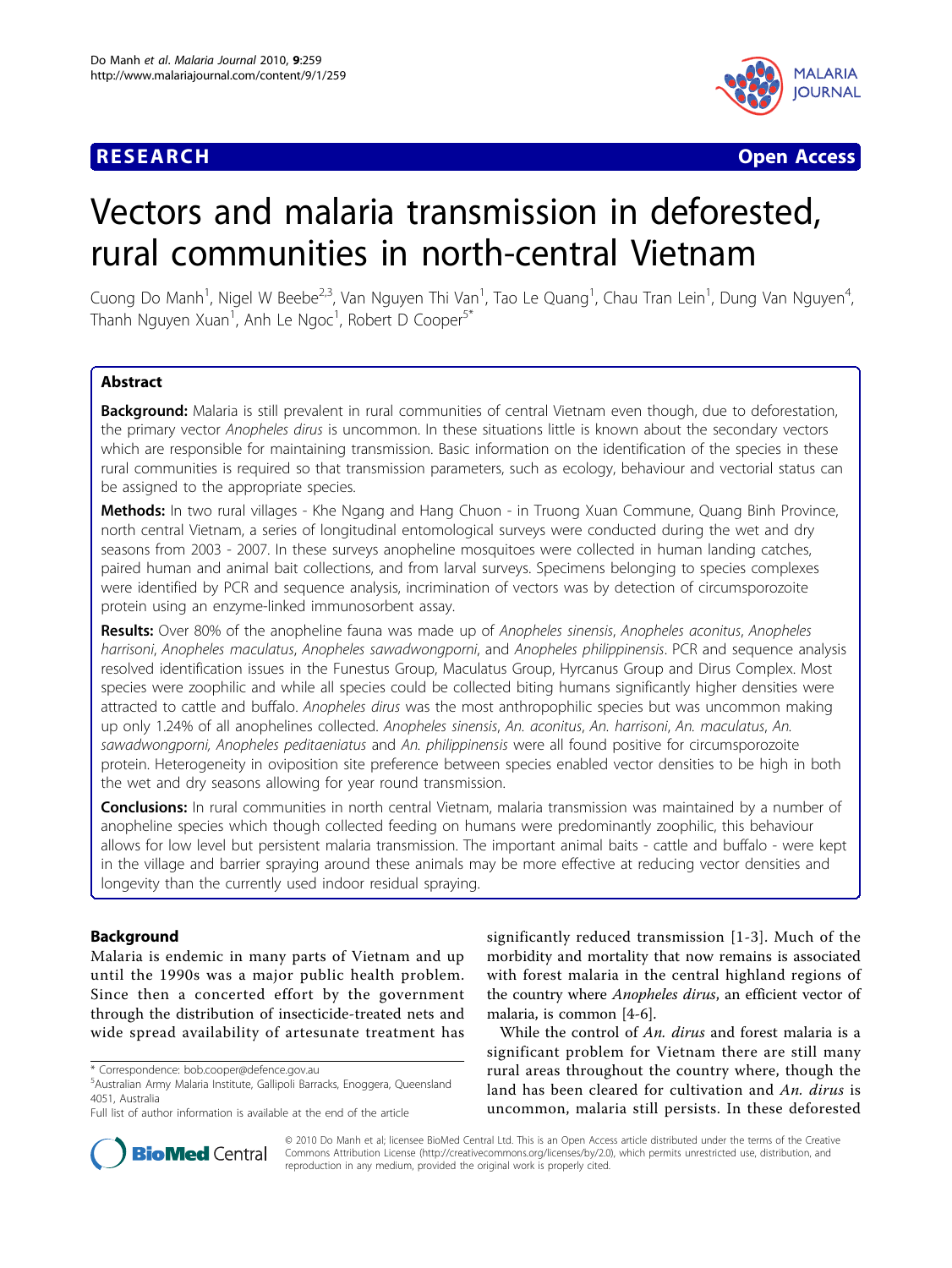areas, in the absence of An. dirus, other species - Anopheles minimus s.l., Anopheles aconitus, Anopheles maculatus s.l., and Anopheles sinensis - have been considered responsible for malaria transmission. However there is little published data confirming the identification of these species or their distribution and thus there is little known about their ecology, behavior and the vectorial status.

Acquiring the relevant epidemiological information pertaining to these species and confirmation of their role in transmission has been impeded by the presence of cryptic species within many of the suspected vector taxa. This has recently been resolved for a number of these complexes and reliable molecular techniques are now available allowing the accurate identification of the various complex members. Molecular based techniques have been developed for the identification of members of the An. dirus [\[7,8\]](#page-10-0), An. minimus [[9\]](#page-10-0), An. maculatus [[10\]](#page-10-0), Anopheles annularis [[11\]](#page-10-0), and Anopheles sundaicus [[12](#page-11-0)], groups and complexes and thus it is now possible to conduct field studies to determine their distribution, ecology, behavior, and role in malaria transmission.

Truong Xuan Commune in Quang Binh Province (north central Vietnam) is typical of many rural communities in Vietnam where the forest surrounding the villages has been cleared for timber and cultivation, the primary malaria vector - An. dirus - is uncommon yet a low level of malaria persists throughout the year. Transmission occurs within the village, and while some forest still remains on the surrounding hills no agricultural activities occur there. These forests are only visited for the purposes of timber cutting, hunting, and food gathering; these transient activities do not allow the existence of forest malaria [[6\]](#page-10-0). In Truong Xuan little is known about the vectors of malaria, to resolve this, entomological surveys were conducted in two villages in the Commune over the period 2003-2007; the findings of these surveys are reported here.

# Methods

# Study site

Truong Xuan Commune in Quang Binh Province is located 17° 17′N and 106° 37′E, and is approximately 500 km south of Hanoi. The commune consists of several villages, including the two study sites: Hang Chuon village (26 houses, population approximately 100) and Khe Ngang village (48 houses, population approximately 200). These two villages are 15 km inland and lie in a river valley (17 m above sea level) surrounded by limestone mountains. Hang Chuon and Khe Ngang are 2 km apart and separated by mountains, but connected by a narrow pass. A river flows through this pass and through both villages. The river is fed by numerous small streams which are slow flowing even in the wet season but are reduced to small interconnected pools in the dry season. The climate of the region is tropical monsoon with distinct wet and dry seasons. The area receives about 1,960 mm of rain per annum (median for 1993-2002) with 70% occurring during the wet season from August to December; rain during this period can be intense and cause local flooding. Mean temperatures (mean of max/min over 10 yr) range from 17.1°C in February to 29.7°C in July.

Hang Chuon is slightly undulating, around both villages the original forest has been cleared for cultivation, which consists mainly of cassava, corn, and melons; rice is grown around Khe Ngang. A variety of blood sources exist for mosquitoes and while all households have dogs and chickens the larger blood sources are humans, cattle, and buffalo. Cattle and buffalo free range during the day, when not used for work, but at night are penned or tethered near the owner's house (within 15 m). Most houses in Khe Ngang are rendered brick while in Hang Chuon, which appears less affluent, many of the houses are of a more traditional style, raised off the ground (1- 2 m) and of very loose or open constructions with walls of woven bamboo or cane matting. Insecticide treated bed nets are provided by the government and indoor residual spraying with permethrin has been carried out once a year since 2002. The villages are serviced by the Commune Health Station which is about 6 km from Khe Ngang and 8 km from Hang Chuon. Malaria diagnosis is by blood-slide microscopy and free treatment a seven day course of artesunate - is provided, though compliance is not observed. In the villages health workers also provide treatment for symptomatic cases.

# Incidence of malaria

The incidence of malaria was determined by passive case detection through the Commune Health Station. Diagnosis was by microscopy, based on examination of 100 thick film fields of a Giemsa-stained slide (4% and stained for 45 minutes). Positive slides were then read against 200 white blood cells (presuming 8-10 WBC/ thick film field) to determine species and parasite density (parasite density was scored as:  $+, ++, +++, ++++$ ). The clinic maintained comprehensive records of the name, age, sex, village, slide positivity and species of Plasmodium.

There is no transport system throughout the commune and while push bike and motor bike ownership is not uncommon, a visit to the Health Station could involve a walk of up to 20 km. The Commune Health Station is supported by village health workers who operate at the village level and who diagnoses and treat malaria cases based on symptoms.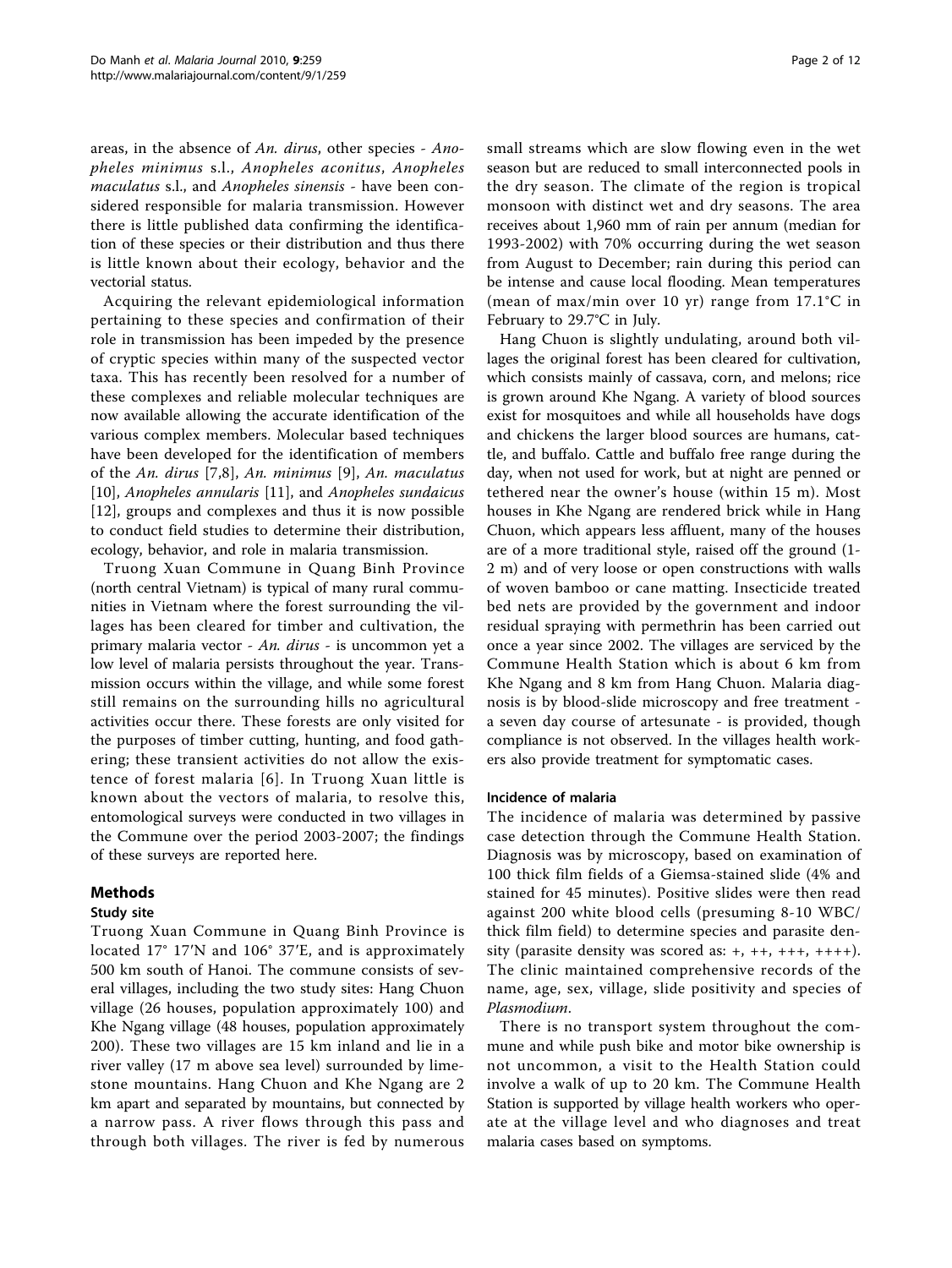# Anopheline collections

Four collection methods were employed: human landing catches (HCL); paired collections off humans and buffalo; simultaneous collections off humans, cattle, and buffalo; and larval collections. These were performed as follows.

Human landing collections were made in Khe Ngang village during the wet seasons (September - October) of 2003 and 2004 and similar HLC were carried out in Hang Chuon village during the wet seasons of 2004 and 2005. These HLC were made by four collectors in each village, all collectors worked outdoors. Each collector caught all anophelines landing on the lower legs and feet for 50 minutes each hour from 6 pm - 6 am. All catches were held in cups labelled for the hour; the mosquitoes were killed by freezing and identified the following morning.

At Khe Ngang collections were made over 27 nights over the two wet season; rain interrupted collections at Hang Chuon and the number of collection nights varied from 14 - 27 nights over two wet seasons.

Paired anopheline collections off buffalo and human baits were performed at Khe Ngang village for 10 nights over the wet seasons (September - October) of 2004 and 2005. Collections were made hourly from 6 pm - 6 am, with one collector collecting off two tethered buffalo and by one collector sitting 15 m away collecting off himself. All collections were for 50 min each hour and, for the human bait, performed as described above for the HLC. Collections from the buffalo were made by searching the surrounding vegetation (within 2 m of the animals) for resting anophelines. All mosquitoes were held separately by hour and bait type, killed by freezing and identified the following morning.

Simultaneous anopheline collections were made off human, buffalo, and cattle baits at Hang Chuon village for 14 nights during the wet season of 2006 and for 14 nights during the dry season (April - May) of 2007. The collections were made by six collectors, two collecting off cattle, two collecting off buffalo, and two collecting off themselves; the collections were made for two hours from 8 pm - 10 pm. Anophelines were collected and processed as described above.

A search for anopheline larvae was made within 1- 2 km of Khe Ngang and Hang Chuon villages during the wet and dry seasons 2005-2007. All larvae collected were reared to adults and identified. A description of the oviposition site was recorded.

All specimens from the adult and larval collections were held frozen (-20°C) in the field, transported back to the laboratory on dry ice  $(-70^{\circ}C)$  and stored at this temperature until being analysed for the presence of circumsporozoite protein or by PCR for species identification.

#### Species identification

All specimens were identified in the field using the national key - Identification Key for Anopheles in Vietnam 1987 - prepared by the Institute of Malaria, Parasitology and Entomology, Hanoi.

Specimens belonging to the Hyrcanus Group, Funestus Group, Maculatus Complex, and Dirus complex were further analysed using the Internal Transcribed Spacer region 2 (ITS2) of the ribosomal DNA by either polymerase chain reaction - restriction fragment length polymorphism (PCR-RFLP) or allele-specific PCR analyses as well as DNA sequencing. For RFLP analysis, DNA was extracted, the ITS2 region amplified, digested with an appropriate restriction enzyme and the RFLP generated separated and visualized using previously described methods [\[13,14\]](#page-11-0). Additional methods were used to resolve the identification of the members of the Dirus Complex [[8\]](#page-10-0), the Funestus Group [[9](#page-10-0)], and the Maculatus Group [\[10](#page-10-0)]. All PCR-based methods for species identification were validated by DNA sequencing individuals representing each species-specific product and comparing the ITS2 sequences with those listed in GenBank.

# Vector incrimination

The head and prothorax of specimens collected off human, cattle, and buffalo baits were processed for the presence of circumsporozoite protein of Plasmodium falciparum and Plasmodium vivax using an enzyme linked immunoabsorbent assay (ELISA) and the protocol of Dr Robert Wirtz (Centers for Disease Control and Prevention, MS F42, Atlanta, GA 30341-3717, USA). Specimens were considered positive if the absorbance value recorded was twice that of the average of the negative controls and all positive samples were rerun for confirmation.

# Results

#### Malaria incidence in Truong Xuan

Between 2002 and 2006, 509 malaria cases reported to the Health Station - an average of 102 per annum and indicating an annual parasite rate of 6.9% (102/1467) for the Commune. This though was likely to be an underestimate of the malaria situation as some people self medicated or were treated in the village and others who were asymptomatic or who only had mild symptoms would not travel the distance to the Commune Health Station; all these cases go unreported. Malaria does not occur evenly throughout the commune and of the several villages that make up Truong Xuan Commune the range of malaria cases was 4 to 136. Hang Chuon and Khe Ngang, two of the more remote villages, had the highest incidences of transmission making up 26.7% (136/509) and 14.1% (72/509) of the cases recorded respectively.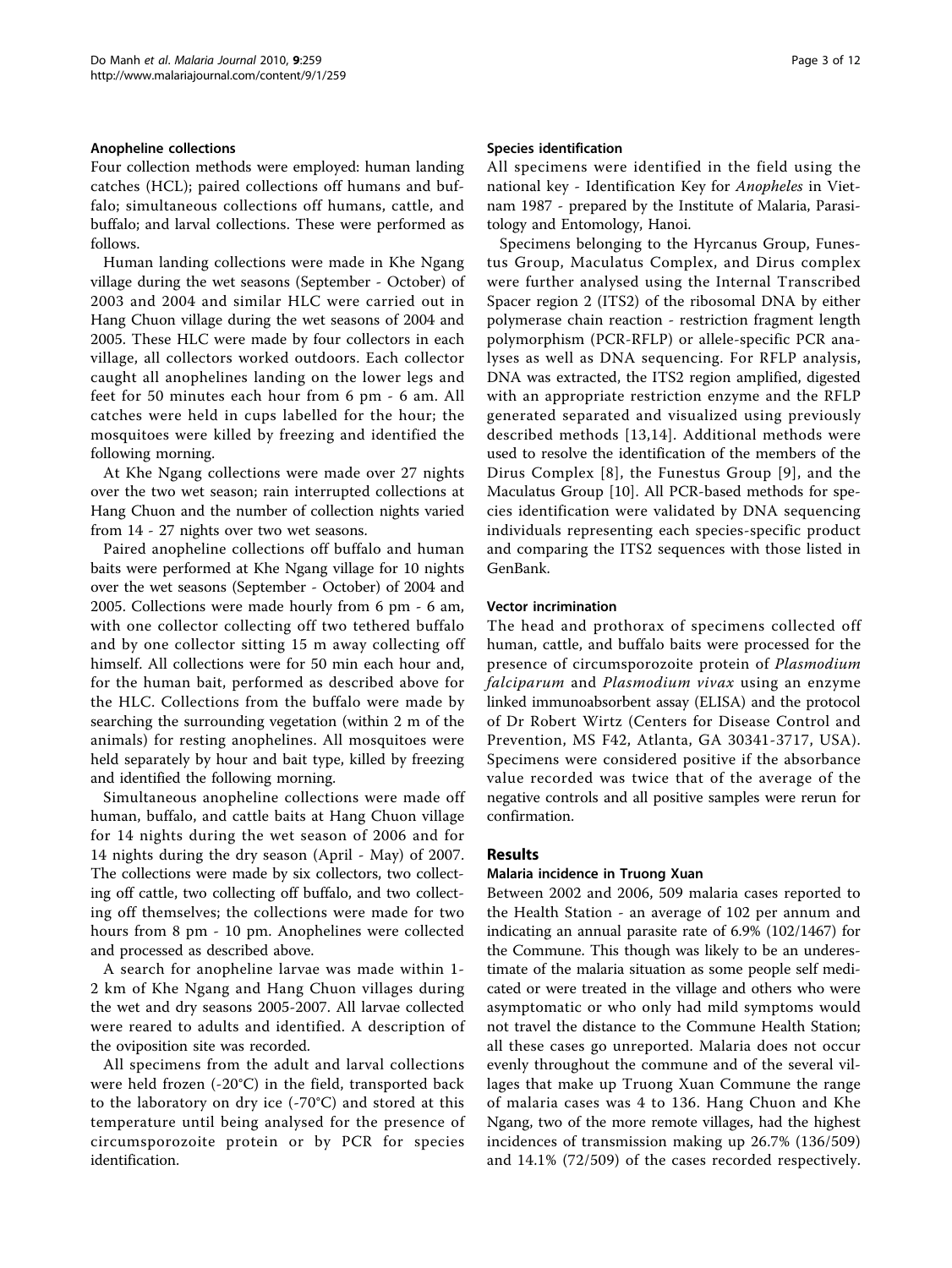In these two villages adult females and children  $(< 9 \text{ yr})$ accounted for 60.3% of the malaria indicating that transmission was occurring in the villages as these inhabitants stay in the village at night.

Of the 509 cases 71.9% were P. falciparum and 28.1% P. vivax; malaria transmission occurred all year round but peaked during the wet season in the month of October (Figure 1).

# Anopheline identification

Of the mosquitoes collected many were identified as belonging to complexes or groups of species which were difficult to separate using morphological characters provided in the national key. For the anophelines at Truong Xuan Commune molecular analysis redefined species composition, condensing some groups and revealing cryptic species in others.

From the collections made in Khe Ngang and Hang Chuon the following members of the Hyrcanus Group were identified by morphology: An. sinensis, Anopheles peditaeniatus, Anopheles crawfordi, Anopheles nigerrimus, Anopheles argyropus, Anopheles lesteri, and Anopheles nitidus (= Anopheles indiensis by the national key). Using the amplified ribosomal ITS2 region and digesting with the restriction enzyme Dde I, diagnostic restriction fragments length polymorphisms (RFLP) were produced that resolved these eight species to An. sinensis, An. peditaeniatus, and An. crawfordi (Table 1). The ITS2 regions of individuals representing each of these species were sequenced and the sequences matched to those on GenBank confirming the species as indicated. In Khe Ngang the proportion of An. sinensis, An. peditaeniatus, and An. crawfordi was 92.0%, 7.6%

| Table 1 Resolution of identification by PCR-RFLP for |
|------------------------------------------------------|
| members of the Hyrcanus Group collected in Khe Ngang |
| village                                              |

|                      |            |                 | Identification by:   |                  |  |  |  |  |
|----------------------|------------|-----------------|----------------------|------------------|--|--|--|--|
| <b>Species</b>       | Morphology | <b>PCR-RFLP</b> |                      |                  |  |  |  |  |
|                      |            | An.<br>sinensis | An.<br>peditaeniatus | An.<br>crawfordi |  |  |  |  |
| An. sinensis         | 1379       | 1353            | 24                   | 2                |  |  |  |  |
| An.<br>peditaeniatus | 104        | 40              | 64                   | Ω                |  |  |  |  |
| An. nigerrimus       | 75         | 44              | 29                   | $\mathfrak{D}$   |  |  |  |  |
| An. crawfordi        | 23         | 19              |                      | 3                |  |  |  |  |
| An. nitidus          | 34         | 33              |                      | ∩                |  |  |  |  |
| An. argyropus        | 11         | 7               | 4                    | Ω                |  |  |  |  |
| An. lesteri          | 22         | 20              | $\mathfrak{D}$       | Ω                |  |  |  |  |
| Total<br>%           | 1648       | 1516<br>92.0%   | 125<br>7.6%          | 7<br>0.4%        |  |  |  |  |

and 0.4% respectively ( $n = 1,648$ ), in Hang Chuon: 56.2%, 43.8% and 0% respectively (n = 130).

Three members of the Funestus Group were identified in the collections: An. minimus s.l. of the Minimus Complex, An. aconitus, and Anopheles jeyporiensis. Morphologically the white scaling on the apical half of the proboscis reliably identified An. aconitus. Following molecular analysis the majority of An. minimus s.l. were found to be *Anopheles harrisoni* with only a small number of An. minimus; of the 20 An. jeyporiensis collected only one belonged to this species, the remainder were An. harrisoni (Table [2\)](#page-4-0).

In the national key the only member of the Maculatus Group described in Vietnam is An. maculatus. Of 2,121 specimens of this species collected in Hang Chuon and

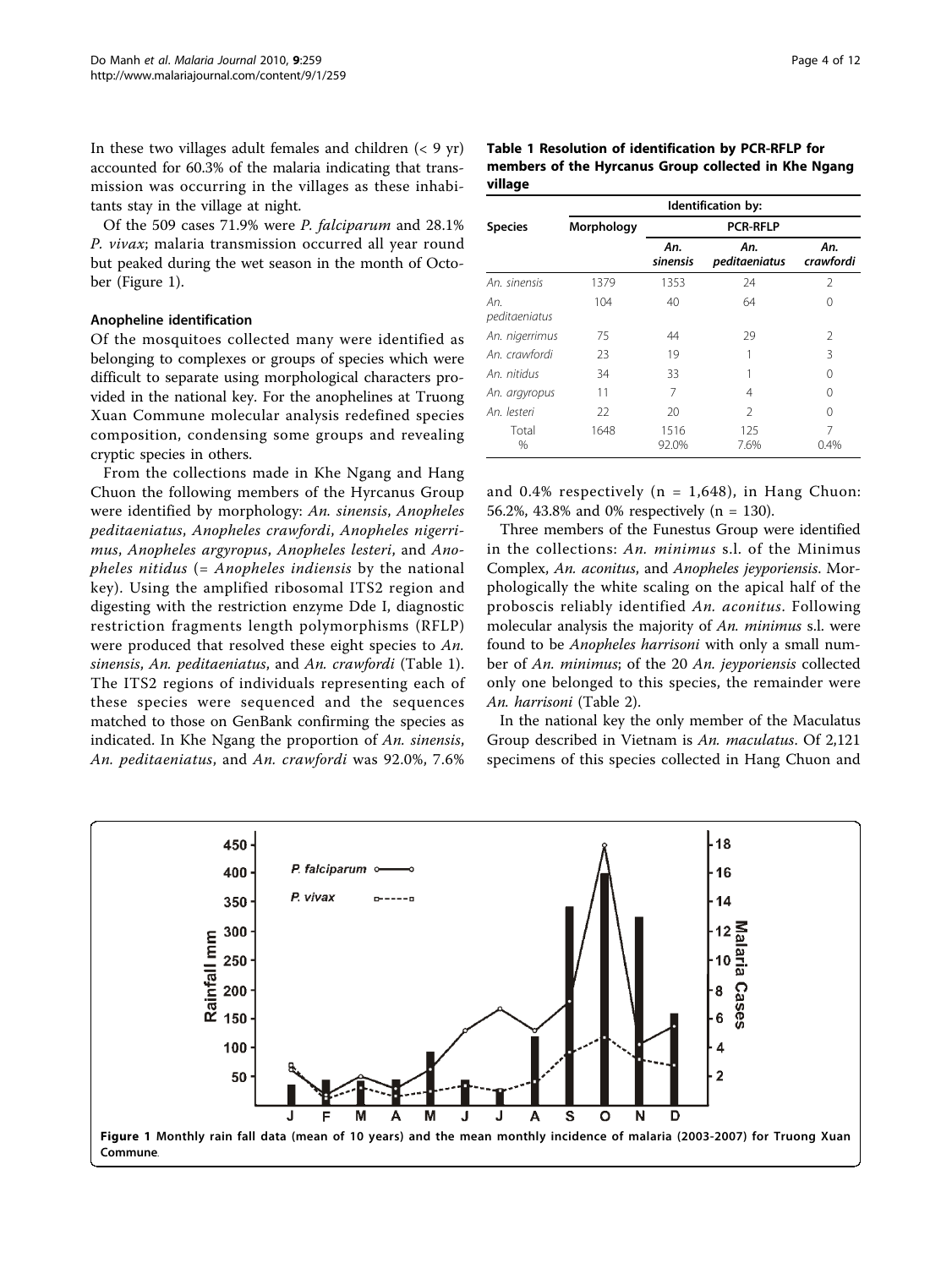|                  |            | identification by: |               |              |                  |  |  |  |  |
|------------------|------------|--------------------|---------------|--------------|------------------|--|--|--|--|
| <b>Species</b>   |            |                    |               |              |                  |  |  |  |  |
|                  | Morphology | An. minimus        | An. harrisoni | An. aconitus | An. jeyporiensis |  |  |  |  |
| An. minimus s.l. | 1034       |                    | 1017          |              |                  |  |  |  |  |
| An. jeyporiensis | 20         |                    | 19            |              |                  |  |  |  |  |
| An. aconitus     | 1152       |                    |               | 1150         |                  |  |  |  |  |

#### <span id="page-4-0"></span>Table 2 Resolution of identification by PCR-RFLP for members of the Funestus Group collected in Hang Chuon village

Identification by:

Khe Ngang and analysed by PCR-RFLP 47.2% were found to be An. maculatus and 52.8% were An. sawadwongporni. The restriction enzyme Hsp92 II was found to produce diagnostic RFLP for separating these two species, this outcome was confirmed by sequencing and matching to existing sequences in GenBank.

Of 63 An. dirus s.l. specimens analysed by PCR-RFLP all were An. dirus (formerly An. dirus A); seven specimens identified morphologically as Anopheles takasagoensis were also found to be An. dirus.

# Species composition and host preference

From 2003 to 2007, 10,078 anophelines were collected off human and animal baits. Using morphology and molecular analysis 21 species were identified from this material (Table 3). Six species: An. sinensis, An. aconitus,

| Table 3 Anopheles species and numbers collected off   |  |
|-------------------------------------------------------|--|
| human and animal (buffalo and cow) baits during 2003- |  |
| 2007 in Khe Ngang and Hang Chuon villages             |  |

| Species (abbreviation)    |                | <b>Bait</b> | <b>Total</b> | $\%$  |
|---------------------------|----------------|-------------|--------------|-------|
|                           | Human          | Animal      |              |       |
| An. sinensis (sin)        | 709            | 1792        | 2501         | 25.01 |
| An. aconitus (aco)        | 171            | 1266        | 1437         | 14.37 |
| An. harrisoni (har)       | 71             | 938         | 1009         | 10.09 |
| An. maculatus (mac)       | 285            | 877         | 1162         | 11.62 |
| An. sawadwongporni (saw)  | 424            | 764         | 1188         | 11.88 |
| An. philippinensis (phil) | 72             | 749         | 821          | 8.21  |
| An. vagus (vag)           | 8              | 578         | 586          | 5.86  |
| An. annularis (ann)       | 37             | 418         | 455          | 4.55  |
| An. kochi (koc)           | $\overline{4}$ | 326         | 330          | 3.30  |
| An. peditaeniatus (ped)   | 11             | 192         | 203          | 2.03  |
| An. nivipes (niv)         | 5              | 166         | 171          | 1.71  |
| An. dirus (dir)           | 111            | 13          | 124          | 1.24  |
| An. barbirostris (bar)    | $\mathfrak{D}$ | 36          | 38           | 0.38  |
| An. minimus (min)         | 5              | 14          | 19           | 0.19  |
| An. umbrosus (umb)        | 0              | 8           | 8            | 0.08  |
| An. crawfordi (cra)       | 0              | 8           | 8            | 0.08  |
| An. separatus (sep)       | 0              | 7           | 7            | 0.07  |
| An. jamesi (jam)          | 2              | 2           | 4            | 0.04  |
| An. tessellatus (tes)     | 2              | 2           | 4            | 0.04  |
| An. jeyporiensis (jey)    | 0              | 2           | 2            | 0.02  |
| An. gigas (gig)           | 1              | 0           | 1            | 0.01  |
| Totals                    | 1920           | 8158        | 10078        | 100   |

An. harrisoni, An. maculatus, An. sawadwongporni and An. philippinensis were the most common and accounted for 80.5% of all the specimens collected. While all species, except for some of the less common ones (< 10 specimens collected), were collected from humans the majority (80.94%) of specimens were collected off non-human (cattle and buffalo) baits (Table 3). Of the species common to both villages, those in Hang Chuon appeared to be more zoophilic than those in Khe Ngang (Tables 4 and [5\)](#page-5-0). Only An. dirus showed anthropophilic tendencies, though the numbers of this species collected in human and animal bait studies was low. Anopheles sawadwongporni, An. sinensis, and An. maculatus were the least zoophilic of the other species while An. philippinensis, An. vagus, An. kochi, An. nivipes, and An. harrisoni were strongly zoophilic (Tables 4 and [5\)](#page-5-0). In Hang Chuon village a comparison between the host attractiveness of buffalo or cattle indicated that most species preferred to feed off cattle or had no preference at all (Table [5](#page-5-0)). Only An. philippinensis appeared to have a preference for buffalo but this was not statically significant ( $\chi^2$  = 3.38, P = 0.1).

Table 4 Anopheles species and numbers collected simultaneously off human and buffalo baits in Khe Ngang village during the wet seasons of 2004 and 2005

|                    |                | <b>Bait type</b> |       |
|--------------------|----------------|------------------|-------|
| <b>Species</b>     | Human          | <b>Buffalo</b>   | AI    |
| An. sawadwongporni | 9              | 30               | 0.300 |
| An. maculatus      | 4              | 48               | 0.083 |
| An. harrisoni      | $\mathfrak{D}$ | 60               | 0.033 |
| An sinensis        | 60             | 1852             | 0.024 |
| An. aconitus       | 26             | 1163             | 0.022 |
| An. vagus          | $\mathcal{P}$  | 110              | 0.018 |
| An. annularis      | 6              | 349              | 0.017 |
| An. kochi          | $\mathfrak{D}$ | 126              | 0.015 |
| An. philippinensis | 6              | 524              | 0.011 |
| An. dirus          | 4              | $\Omega$         |       |
| An. nivipes        | 0              | 8                |       |
| An. peditaeniatus  | ∩              | 41               |       |
| An. barbirostris   | ∩              | 24               |       |
| An. crawfordi      | 0              | 8                |       |

Collections were made from 6pm - 6am over 10 nights. Note AI is the anthropophilic index (human bait/animal bait).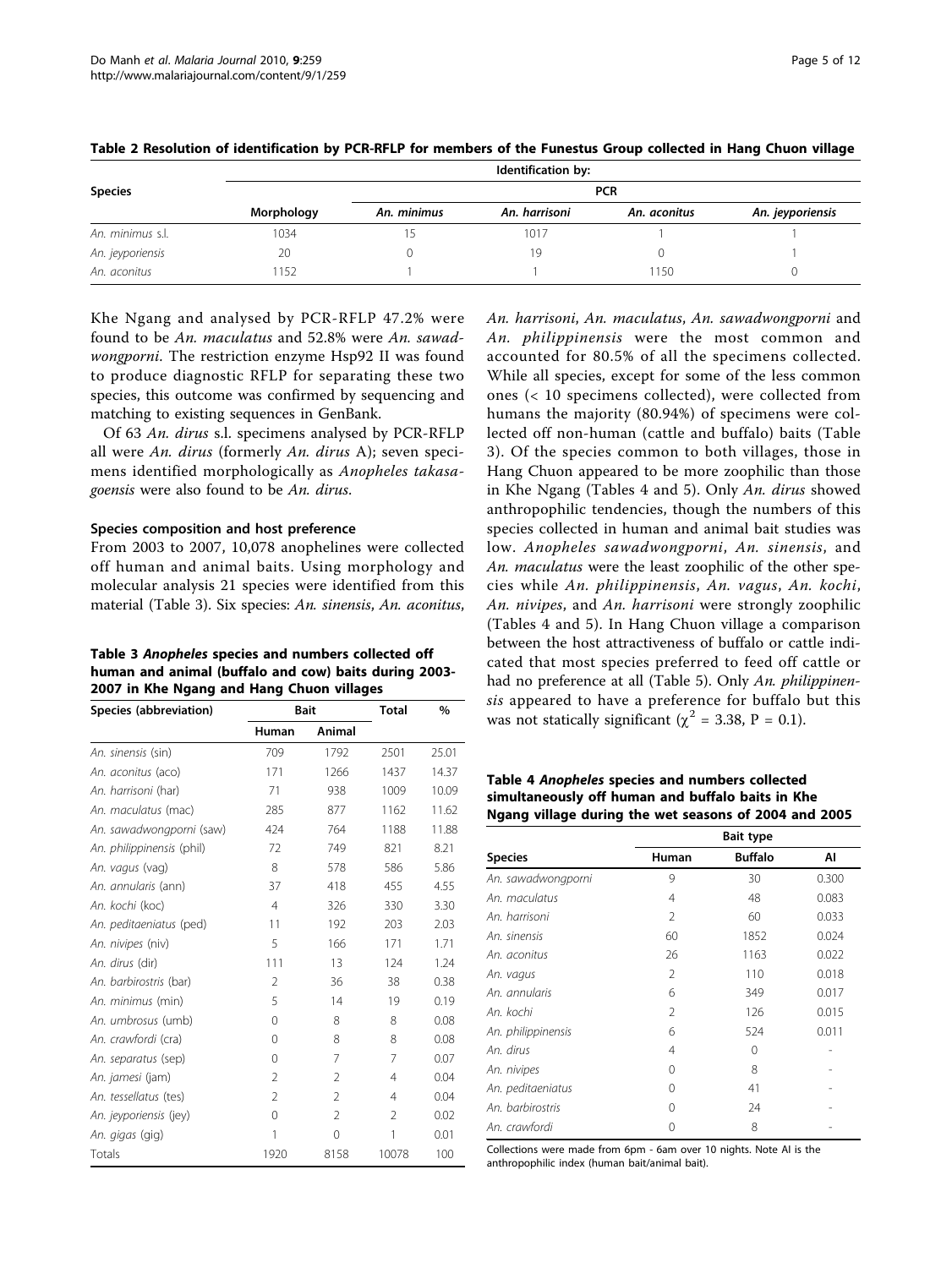<span id="page-5-0"></span>Table 5 Anopheles species and numbers collected simultaneously off human, cattle and buffalo baits in Hang Chuon village

|                    |          |                | <b>Bait type</b>         |            |       |
|--------------------|----------|----------------|--------------------------|------------|-------|
| <b>Species</b>     | Human    | Cattle         | <b>Buffalo</b>           | $\chi^2$   | ΑI    |
| An. dirus          | 9        | 8              | 5                        | 0.346      | 0.692 |
| An. sawadwongporni | 33       | 528            | 206                      | 70.63**    | 0.045 |
| An. sinensis       | 1        | 28             | 17                       | 1.34       | 0.022 |
| An. peditaeniatus  | 1        | 29             | 19                       | 1.04       | 0.021 |
| An. maculatus      | 14       | 504            | 327                      | 18.85**    | 0.017 |
| An. philippinensis | 1        | 93             | 132                      | 3.38       | 0.004 |
| An, harrisoni      | 2        | 503            | 375                      | $9.33*$    | 0.002 |
| An. aconitus       | 0        | 62             | 41                       | 2.14       |       |
| An. annularis      | $\Omega$ | 36             | 33                       | 0.065      |       |
| An. barbirostris   | 0        | 9              | 3                        |            |       |
| An. jamesi         | 0        |                |                          |            |       |
| An. kochi          | 0        | 129            | 71                       | $8.41*$    |       |
| An. minimus        | 0        | 6              | 3                        |            |       |
| An. nivipes        | $\Omega$ | 4              | 4                        |            |       |
| An. tessellatus    | $\Omega$ | $\mathfrak{D}$ | $\Omega$                 |            |       |
| An. umbrosus       | $\Omega$ | $\Omega$       | $\overline{\mathcal{E}}$ |            |       |
| An. vagus          | 0        | 300            | 168                      | $18.61***$ |       |

Collections were made from 8pm - 10pm over 28 nights (14 nights during the wet season of 2006 and 14 nights during the dry season of 2007). Note  $\chi^2$  is a comparison of the attractiveness of cattle and buffalo for the various species of anophelines, with  $*$  significant at P < 0.05 and  $**$ significant at P < 0.001.

#### Species composition and heterogeneity between villages

Hang Chuon and Khe Ngang are only 2 km apart and there was no one species unique to either village. However abundance of the various species did vary. In Khe Ngang An. sinensis, An. aconitus, and An. philippinensis were the three most common species collected in HLC, while at Hang Chuon An. sawadwongporni, An. maculatus, and An. dirus were the three most common species collected in HLC (Tables 6 and 7).

#### **Seasonality**

In Hang Chuon, for some species, abundance differed depending upon the season. Most species were more common in the wet season, notably An. sawadwongporni, An. philippinensis, and An. vagus. Whereas, An. harrisoni, An. sinensis, and to some extent An. aconitus were more prolific in the dry season. However, Anopheles maculatus, An. dirus, and An. peditaeniatus numbers appeared to be unaffected by rainfall patterns (Table [8\)](#page-6-0).

#### Feeding behaviour

The night feeding pattern for the common species coming to human and buffalo baits are shown in Tables [9](#page-6-0) and [10](#page-6-0) and human landing catches throughout the night are shown in Table [11](#page-6-0) for the common species in Khe Table 6 Human landing catch rates for Anopheles species in Khe Ngang village during the wet seasons (September - October) of 2003 and 2004

|                    | <b>Khe Ngang</b>     |
|--------------------|----------------------|
| <b>Species</b>     | landing/person/night |
| An. sinensis       | 12.42                |
| An. aconitus       | 1.91                 |
| An. philippinensis | 1.01                 |
| An. annularis      | 0.58                 |
| An. sawadwongporni | 0.34                 |
| An, harrisoni      | 0.27                 |
| An. maculatus      | 0.22                 |
| An. vagus          | 0.20                 |
| An. dirus          | 0.18                 |
| An. kochi          | 0.07                 |
| An. nivipes        | 0.07                 |
| An. tessellatus    | 0.04                 |
| An. barbirostris   | 0.02                 |
| An. minimus        | $\Omega$             |
| An. peditaeniatus  | $\Omega$             |
| All species        | 13.55                |

Ngang and Table [12](#page-7-0) for those in Hang Chuon. Feeding patterns off humans and animals appeared similar for the same species. Some species - An. sinensis, An. annularis, An. aconitus, An. philippinensis, An. nivipes, and An. vagus- fed throughout the night commencing at sunset and rising to a peak at about midnight (11 pm-1 am) and then remaining high until just before dawn. While others - An. maculatus, An. sawadwongporni,

Table 7 Human landing catch rates for Anopheles species in Hang Chuon village during the wet seasons (September - October) of 2004 and 2005

|                    | Hang Chuon           |
|--------------------|----------------------|
| <b>Species</b>     | landing/person/night |
| An. sawadwongporni | 4.68                 |
| An. maculatus      | 3.06                 |
| An. dirus          | 1.29                 |
| An. aconitus       | 0.69                 |
| An. harrisoni      | 0.60                 |
| An. philippinensis | 0.20                 |
| An. sinensis       | 0.19                 |
| An. peditaeniatus  | 0.13                 |
| An, annularis      | 0.06                 |
| An. minimus        | 0.06                 |
| An. vagus          | 0.06                 |
| An. barbirostris   | 0.01                 |
| An. nivipes        | 0.01                 |
| An. kochi          | 0                    |
| An. tessellatus    | $\Omega$             |
| All species        | 10.06                |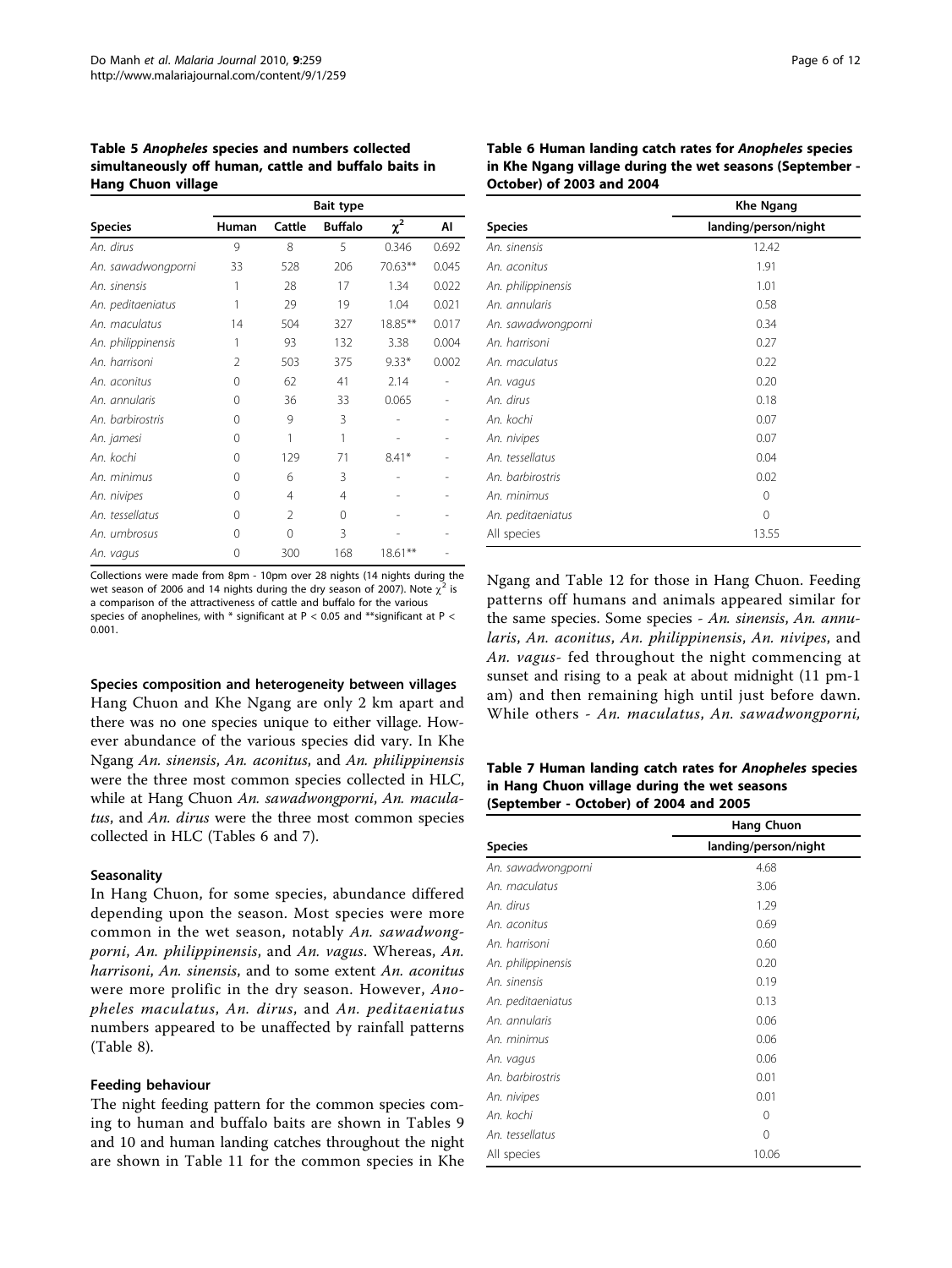<span id="page-6-0"></span>Table 8 Comparison of Anopheles species and numbers collected off human, cattle, and buffalo baits during the wet season and dry season

| <b>Species</b>        | Collected in dry<br>season | Collected in wet<br>season | $\chi^2$ |
|-----------------------|----------------------------|----------------------------|----------|
| An. aconitus          | 65                         | 38                         | 3.539    |
| An, annularis         | 12                         | 57                         | 14.674** |
| An. barbirostris      | 11                         | 1                          | $4.167*$ |
| An dirus              | 10                         | 12                         | 0.090    |
| An. kochi             | 79                         | 121                        | 4.410*   |
| An. maculatus         | 415                        | 416                        | 0.0006   |
| An.<br>sawadwongporni | 83                         | 651                        | 219.77** |
| An. harrisoni         | 759                        | 121                        | 232.53** |
| An. minimus           | 7                          | $\mathfrak{D}$             |          |
| An. nivipes           | 5                          | 3                          |          |
| An. peditaeniatus     | 22                         | 27                         | 0.225    |
| An. philippinensis    | 29                         | 197                        | 62.442** |
| An. sinensis          | 41                         | 5                          | 14.086** |
| An. tessellatus       | 1                          | 1                          |          |
| An. umbrosus          | 3                          | $\Omega$                   |          |
| An. vagus             | 78                         | 390                        | 104.00** |
| Total                 | 1620                       | 2042                       |          |

Collections were made over 14 nights in the wet season of 2006 and 14 nights in the dry season of 2007 in Hang Chuon village. Note  $\chi^2$  is a comparison of wet and dry season collections for each species where \* indicates significance at P < 0.05 and \*\* a significance at P < 0.001

An. dirus, and to some extent An. harrisoni, tended to seek a host early in the evening with human landing catches peaking between 6 pm - 9 pm. All mosquitoes left the vicinity of the animal bait immediately at first

#### Table 9 Anopheline collections off human baits in Khe Ngang village during the wet seasons (September-October) of 2004 and 2005

|           | Species collected landing on human bait |     |                |                |     |               |     |                |     |          |  |
|-----------|-----------------------------------------|-----|----------------|----------------|-----|---------------|-----|----------------|-----|----------|--|
| Hour      | sin                                     | ann | aco            | phil           | mac | saw           | har | koc            | vag | dir      |  |
| $6 - 7$   | 4                                       | 1   | $\Omega$       | $\Omega$       | 1   | $\Omega$      | 1   | 0              | 1   |          |  |
| $7 - 8$   | 5                                       |     | 2              | 0              | 0   | 1             | 0   | 0              | 0   |          |  |
| $8-9$     | $\mathfrak{D}$                          | 0   | 3              |                |     | Λ             | 0   | Ω              | 0   | 0        |  |
| $9 - 10$  | 4                                       |     | 4              |                | 0   |               | 0   | 0              | 0   | $^{(1)}$ |  |
| $10 - 11$ | 9                                       |     | 7              | Ω              |     | Ω             | 0   | Ω              | 0   |          |  |
| $11 - 12$ | 5                                       | 0   | 2              | 0              | 0   | 0             | 0   | 0              | 0   | 0        |  |
| $12 - 1$  | 8                                       | 0   | $\mathfrak{D}$ | $\mathfrak{D}$ | 0   | 0             | 0   | $\mathfrak{D}$ | 0   |          |  |
| $1 - 2$   | 9                                       |     | 2              | 0              |     | 3             | 0   | 0              |     |          |  |
| $2 - 3$   | 5                                       |     | 3              |                | 0   | $\mathcal{P}$ | 0   | Ω              | 0   |          |  |
| $3 - 4$   | 5                                       | 0   |                | 0              | 0   | 1             |     | 0              | 0   |          |  |
| $4 - 5$   | 1                                       | ∩   | 0              |                | 0   |               | ∩   | Ω              | 0   |          |  |
| $5 - 6$   | ζ                                       | 0   | 0              | Ω              | 0   | 0             | 0   | Ω              | 0   |          |  |
| Totals    | 60                                      | 6   | 26             | 6              | 4   | 9             | 2   |                | 2   |          |  |

Collections were conducted hourly from 6pm to 6am over 10 nights collections were made simultaneously with collections off buffalo bait see Table 10. Total number of specimens collected = 121; of the 60 An. sinensis collected all were An. sinensis.

Table 10 Anopheline collections off buffalo baits in Khe Ngang village during the wet seasons (September-October) of 2004 and 2005

|           |      | Species collected from buffalo bait |      |      |                |                |                |                |                |     |     |
|-----------|------|-------------------------------------|------|------|----------------|----------------|----------------|----------------|----------------|-----|-----|
| Hour      | sin  | ann                                 | aco  | phil | niv            | mac            | saw            | har            | bar            | koc | vag |
| $6 - 7$   | 108  | 6                                   | 19   | 10   | 4              | 4              | $\Omega$       | $\overline{4}$ | 6              | 6   | 1   |
| 7-8       | 111  | 32                                  | 34   | 35   | 11             | 6              | 5              | 6              | 3              | 16  | 8   |
| $8-9$     | 137  | 16                                  | 44   | 32   | 28             | 8              | 3              | 5              | $\overline{2}$ | 6   | 7   |
| $9 - 10$  | 135  | 20                                  | 61   | 61   | 15             | 8              | 4              | 1              | 2              | 4   | 24  |
| $10 - 11$ | 148  | 27                                  | 135  | 50   | 12             | 3              | 3              | $\overline{4}$ | 3              | 18  | 9   |
| $11 - 12$ | 188  | 50                                  | 141  | 58   | $\overline{2}$ | 4              | 4              | 9              | 3              | 15  | 12  |
| $12 - 1$  | 183  | 34                                  | 140  | 66   | 13             | 4              | 3              | 6              | $\overline{2}$ | 9   | 11  |
| $1 - 2$   | 158  | 47                                  | 143  | 50   | 9              | 3              | $\mathfrak{D}$ | 8              | 1              | 20  | 8   |
| $2 - 3$   | 199  | 46                                  | 120  | 39   | 13             | $\mathfrak{D}$ | $\mathfrak{D}$ | 3              | $\Omega$       | 15  | 7   |
| $3 - 4$   | 188  | 32                                  | 107  | 43   | 15             | $\Omega$       | $\overline{2}$ | 5              | 1              | 6   | 6   |
| $4 - 5$   | 218  | 28                                  | 157  | 44   | 32             | $\mathfrak{D}$ | $\mathfrak{D}$ | 7              | 1              | 7   | 13  |
| 5-6       | 126  | 11                                  | 62   | 36   | 4              | $\overline{2}$ | $\Omega$       | $\mathcal{P}$  | $\Omega$       | 4   | 4   |
| Totals    | 1899 | 349                                 | 1163 | 524  | 158            | 46             | 30             | 60             | 24             | 126 | 110 |

Collections were conducted hourly from 6pm to 6am over 10 nights collections were made simultaneously with collections off human bait see Table 9. Total number of specimens collected = 4,489; of the 1,899 An. sinensis collected 1,852 were An. sinensis, 41 An. peditaeniatus and 6 An. crawfordi

light (5.30 am - 5.45 am) and no human landing occurred after this time. In the collections off cattle and buffalo it was noted that anophelines rested before and after feeding on the vegetation surrounding these hosts.

#### Larval habitats

The preference for, and availability of, particular habitats can account for differences in the distribution, abundance, and seasonality of individual species. Table [13](#page-7-0) lists the oviposition sites for the most common species in Khe Ngang and Hang Chuon. The main difference

Table 11 Night landing pattern for six Anopheles species collected off human bait in Khe Ngang village in the wet seasons (September- October) of 2003-2004

|           |                      | Khe Ngang landing/person/hour |                                               |  |
|-----------|----------------------|-------------------------------|-----------------------------------------------|--|
| Hour      | No. of nights        |                               | An. sinensis $n = 648$ An. aconitus $n = 145$ |  |
| $6 - 7$   | 27                   | 0.46                          | 0.12                                          |  |
| 7-8       | 27                   | 0.55                          | 0.23                                          |  |
| $8-9$     | 27                   | 0.55                          | 0.25                                          |  |
| $9 - 10$  | 27                   | 0.96                          | 0.37                                          |  |
| $10 - 11$ | 27                   | 1.7                           | 0.47                                          |  |
| $11 - 12$ | 27                   | 1.4                           | 0.19                                          |  |
| $12 - 1$  | 27                   | 1.2                           | 0.21                                          |  |
| $1 - 2$   | 27                   | 1.2                           | 0.30                                          |  |
| $2 - 3$   | 27                   | 1.2                           | 0.21                                          |  |
| $3 - 4$   | 27                   | 1.6                           | 0.14                                          |  |
| $4 - 5$   | 27                   | 1.1                           | 0.09                                          |  |
| 5-6       | 27                   | 0.5                           | 0.10                                          |  |
|           | landing/person/night | 12.42                         | 2.68                                          |  |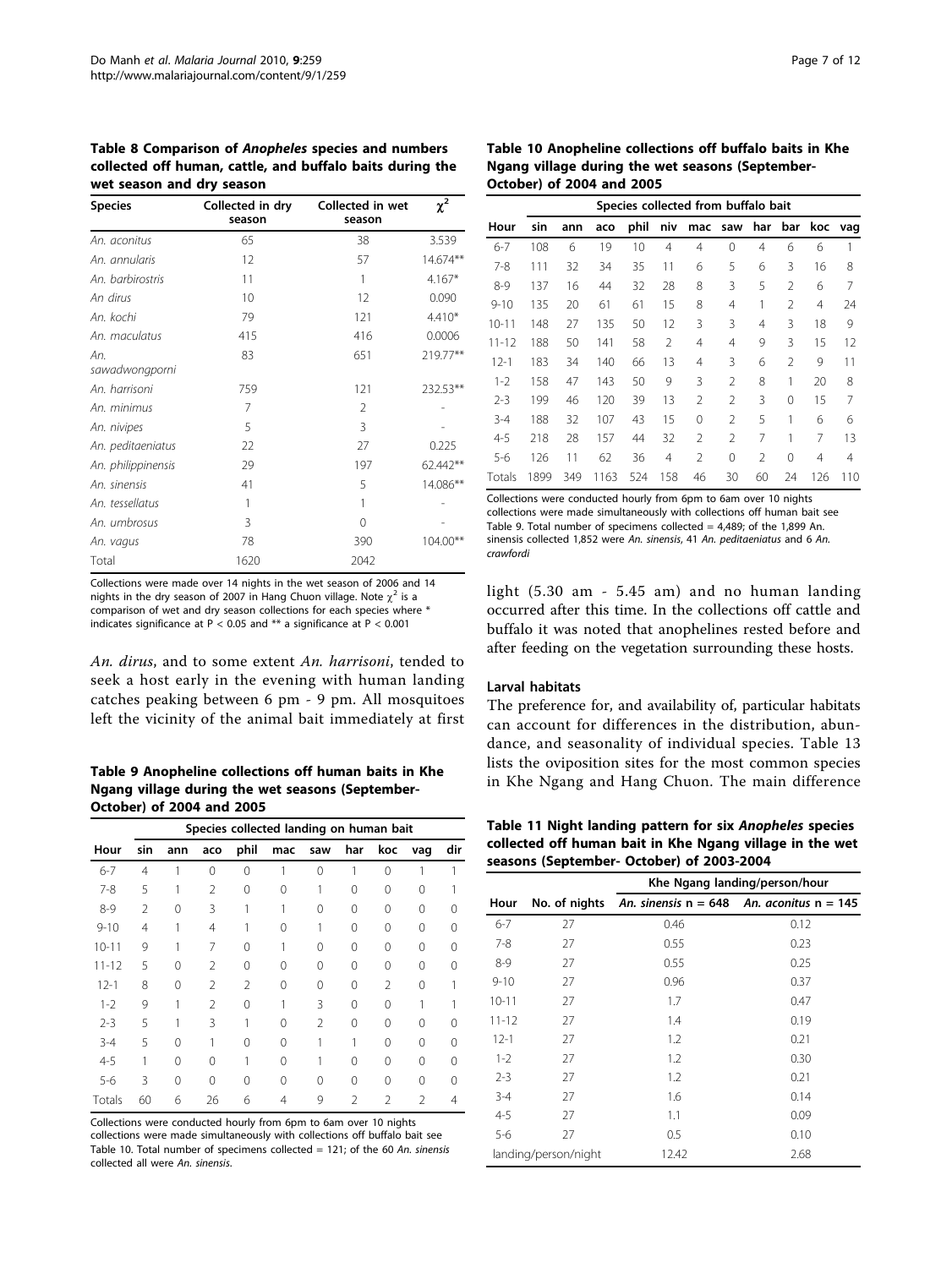|           |                      |                    | Hang Chuon landing/person/hour |                         |                            |  |  |
|-----------|----------------------|--------------------|--------------------------------|-------------------------|----------------------------|--|--|
| Hour      | No. of Nights        | An. dirus $n = 98$ | An. harrisoni $n = 67$         | An. maculatus $n = 267$ | An. sawadwongporni n = 391 |  |  |
| $6 - 7$   | 27                   | 0.115              | 0.17                           | 1.03                    | 0.95                       |  |  |
| $7 - 8$   | 27                   | 0.145              | 0.13                           | 0.42                    | 0.63                       |  |  |
| $8-9$     | 27                   | 0.20               | 0.07                           | 0.27                    | 0.44                       |  |  |
| $9 - 10$  | 19                   | 0.10               | 0.04                           | 0.18                    | 0.38                       |  |  |
| $10 - 11$ | 19                   | 0.15               | 0.10                           | 0.08                    | 0.32                       |  |  |
| $11 - 12$ | 19                   | 0.04               | 0.040                          | 0.03                    | 0.26                       |  |  |
| $12 - 1$  | 14                   | 0.12               | $\mathbf{0}$                   | 0.11                    | 0.34                       |  |  |
| $1 - 2$   | 14                   | 0.12               | 0.09                           | 0.20                    | 0.21                       |  |  |
| $2 - 3$   | 14                   | 0.13               | 0.06                           | 0.11                    | 0.20                       |  |  |
| $3 - 4$   | 14                   | 0.12               | 0.04                           | 0.09                    | 0.32                       |  |  |
| $4 - 5$   | 14                   | 0.03               | 0.11                           | 0.13                    | 0.30                       |  |  |
| $5 - 6$   | 14                   | 0.07               | 0.11                           | 0.41                    | 0.43                       |  |  |
|           | landing/person/night | 1.29               | 0.93                           | 3.06                    | 4.68                       |  |  |

<span id="page-7-0"></span>Table 12 Night landing pattern for six Anopheles species collected off human bait in Hang Chuon village in the wet seasons (September- October) of 2004-2005

between these two villages, with regards to larval habitats, was the presence of rice fields around Khe Ngang and the greater extent of riparian habitat around Hang Chuon. In Truong Xuan Commune rice is planted in the wet season during October - November and harvested in May, but pools remain in rice fields long after harvest. Anopheles sinensis had a significant associated with rice growing ( $\chi^2$  = 22.5, P < 0.001), which would explain its abundance around Khe Ngang. Rice fields are flooded in October but contain pools of water long after the rice is harvested in May, An. sinensis will use flooded rice fields but prefers the pools that were left post-harvest; thus An. sinensis can occur year round but

was more common in the dry season than the wet season. Anopheles harrisoni, An. maculatus, and An. sawadwongporni all had a significant association with pools in stream and river beds ( $\chi^2$  > 38.4, P < 0.001) and were more abundant in Hang Chuon, which has a more extensive net work of rivers and streams. Dry season conditions seem to favour the abundance of An. harrisoni (Table [8](#page-6-0)), of the 18 larval sites located for this species in Hang Chuon in the dry season of 2006 only one was found in the following wet season. However with An. sawadwongporni there appeared to be no correlation between seasonal abundance and the availability of larval habitats, this species was more prolific in

Table 13 Larval habitats for the common anopheline species collected in Khe Ngang and Hang Chuon during 2004 - 2007

|                                      | Larval habitat used (%) |              |              |                   |
|--------------------------------------|-------------------------|--------------|--------------|-------------------|
| Species (Number of habitats located) | Rice fields             | Ground pools | Riparian     | Flooded grassland |
| An. vagus (42)                       | 8(19.1)                 | 26 (61.9)    | 6(14.3)      | 2(4.8)            |
| An. sinensis (40)                    | 25(62.5)                | 12(30.0)     | 1(2.5)       | 2(5.0)            |
| An. maculatus (31)                   | 2(6.4)                  | 3(9.7)       | 25 (80.6)    | 1(3.2)            |
| An. sawadwongporni (30)              | $\Omega$                | $\Omega$     | 29 (96.7)    | 1(3.3)            |
| An. harrisoni (23)                   | $\Omega$                | 1(4.3)       | 21(91.3)     | 1(4.3)            |
| An. annularis (19)                   | 7(36.8)                 | 8(42.0)      | 1(5.3)       | 3(15.8)           |
| An. aconitus (19)                    | 6(31.6)                 | 8(42.0)      | 3(15.8)      | 2(10.5)           |
| An. philippinensis (15)              | 5(33.3)                 | 5(33.3)      | $\mathbf{0}$ | 5(33.3)           |
| An. barbirostris (10)                | 2(20.0)                 | 2(20.0)      | 6(60.0)      | $\Omega$          |
| An. peditaeniatus (7)                | 4(57.1)                 | 3(42.9)      | $\mathbf{0}$ | $\Omega$          |
| An. kochi (8)                        | 7(87.5)                 | 1(12.5)      | $\mathbf{0}$ | $\Omega$          |
| An. nivipes (5)                      | 2(40.0)                 | 1(20.0)      | 0            | 2(40.0)           |
| An. dirus (1)                        | $\Omega$                | $\mathbf 0$  | 1(100)       | 0                 |

Rice fields includes those flooded for cultivation and pools post-harvest, also included are associated pools used for regulating water in rice fields; ground pools includes buffalo wallows, borrow pits, natural depressions, fish ponds, and pools in drains; riparian habitat includes pools associated with rivers and streams, pools along the margins of rivers and streams, turbulence pits, pools in drying streams, rock pools; and flooded grassland includes water meadows inundated with water from irrigation runoff, flood water runoff, overflow from rivers and streams.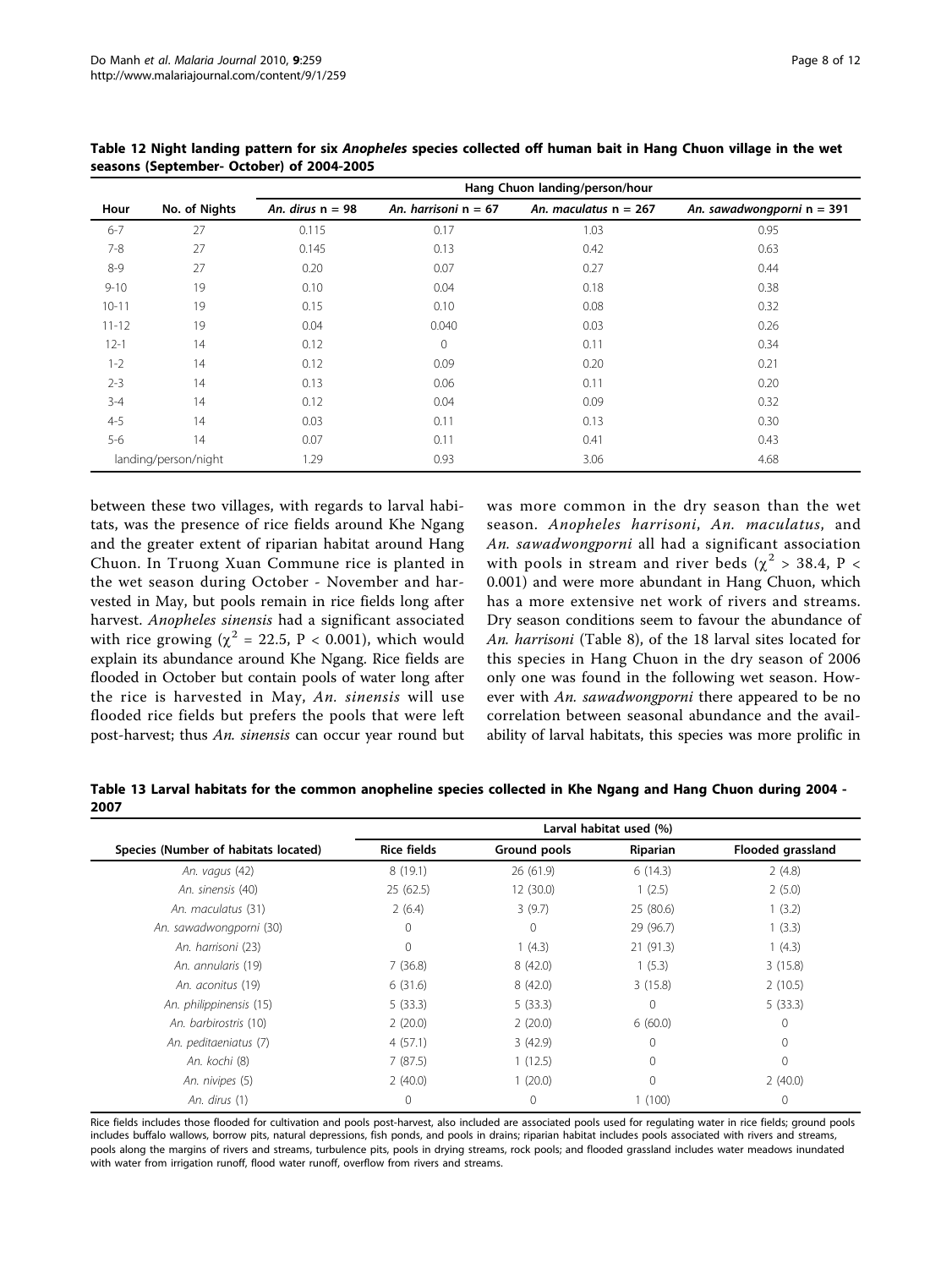the wet season but in 2006 nearly the same number of larval sites were found for this species in the dry season  $(n = 14)$  as in the wet season  $(n = 17)$ . Of 42 larval habitats for An. maculatus and An. sawadwongporni located at Hang Chuon in 2006, both species co-habited in 13 sites. Anopheles vagus, a common and adaptable species, utilised a wide variety of ground pools and was found in all habitats. Anopheles dirus larvae were found in only one site - a small pool in a jungle stream - this collection was made in the dry season of 2004 but was not found there again at this site over the next three years.

#### Vector status

Specimens of all the common species collected off human and animal baits were assayed for CS protein and the findings presented in Table 14. Several species were found positive for CS protein; of these An. sinensis was the main malaria vector in Khe Ngang, where it was most common, while An. harrisoni, An. maculatus and An. sawadwongporni were the main vectors in Hang Chuon.

# Discussion

In the Southeast Asian countries of Vietnam, Cambodia, Laos and Thailand the primary malaria vectors are An. dirus, An. minimus, An. maculatus, and An. sawadwongporni with the relative importance of each varying, depending on the ecology of the area where transmission is occurring [\[15-22](#page-11-0)]. Other species are occasionally incriminated: An. aconitus, An. jeyporiensis, An. philippinensis, An. nivipes, An. barbirostris, and members of the An. hyrcanus group [[16,19,21,22\]](#page-11-0). One feature common to all these species is that they are zoophilic and are found more often feeding on cattle and buffalo than on humans [[19,23,24](#page-11-0)]; the only exception being An. dirus, which has consistently been shown to be an anthropophilic species and for this reason is the most dangerous vector of all the species mentioned above [\[16,18,19,21](#page-11-0),[25](#page-11-0)].

The low rate of malaria transmission found in the villages of Khe Ngang and Hang Chuon, two typical rural communities in north central Vietnam, was being maintained by a number of zoophilic species: An. sinensis, An. harrisoni, An. maculatus, An. sawadwongporni, An. aconitus, An. peditaeniatus, and An. philippinensis, This more or less reflects the findings of other workers in Southeast Asia [[15,17](#page-11-0),[21](#page-11-0),[22](#page-11-0)]. Though in this study An. sinensis was found to play a relatively major role in malaria transmission and An. dirus was not found positive for CS antigen, though this might reflect the paucity of this species in the study area.

In Thailand and Laos, An. sinensis and other members of the Hyrcanus Group do not appear to play a role in malaria transmission; there are only two published records of them being possible vectors [[21](#page-11-0),[25](#page-11-0)]. They are rarely recorded in large numbers [[17,21](#page-11-0)-[23,26](#page-11-0),[27\]](#page-11-0), only in one village in Khammouane Province, Laos (on the border with Quang Binh Province, Vietnam) were members of this Group abundant, making up 44.2% of the catch off animal baits and 21.4% in HLC [\[19](#page-11-0)]. The reason for the low densities of An. sinensis recorded in surveys conducted in Thailand and Laos is unknown; in this study in Truong Xuan Commune, An. sinensis was strongly associated with rice growing, an activity that is ubiquitous throughout Thailand and Laos. Anopheles sinensis is more common to the north east of Vietnam throughout China and the Korean Peninsula where it is a major vector of malaria (along with other members of the Hyrcanus Group) [\[27-29](#page-11-0)]. In most surveys where

| Table 14 Anopheles species tested positive for circumsporozoite protein |  |  |  |  |  |  |
|-------------------------------------------------------------------------|--|--|--|--|--|--|
|-------------------------------------------------------------------------|--|--|--|--|--|--|

| <b>Species</b>     | No. tested | No. positive (SR) | Village    | Collection method and malaria parasite species                                                                                      |
|--------------------|------------|-------------------|------------|-------------------------------------------------------------------------------------------------------------------------------------|
| An. sinensis       | 1442       | 12(0.01)          | Khe Ngang  | human bait: Pf $\times$ 4, Pv 247 $\times$ 2, Pv 210 $\times$ 1<br>animal bait: Pf $\times$ 1, Pv 247 $\times$ 3, Pv 210 $\times$ 1 |
| An, harrisoni      | 997        | 3(0.003)          | Hang Chuon | animal bait: Pf $\times$ 2<br>human bait: Pf $\times$ 1                                                                             |
| An. maculatus      | 1112       | 2(0.002)          | Hang Chuon | human bait: Pf $\times$ 1<br>animal bait: Pf $\times$ 1                                                                             |
| An. sawadwongporni | 1120       | 1(0.001)          | Hang Chuon | human bait: Pf                                                                                                                      |
| An. aconitus       | 1539       | 1(0.0006)         | Khe Ngang  | human bait: Pf                                                                                                                      |
| An. peditaeniatus  | 131        | 1(0.008)          | Khe Ngang  | animal bait: Pv 247                                                                                                                 |
| An. philippinensis | 658        | 1(0.002)          | Khe Ngang  | human bait: Pv 247                                                                                                                  |
| An. vagus          | 586        | 0                 |            |                                                                                                                                     |
| An. annularis      | 366        | 0                 |            |                                                                                                                                     |
| An. kochi          | 136        | 0                 |            |                                                                                                                                     |
| An. dirus          | 123        | 0                 |            |                                                                                                                                     |
| An. minimus        | 14         | 0                 |            |                                                                                                                                     |

Where Pf = Plasmodium falciparum and Pv = Plasmodium vivax (210 and 247 variant); mosquitoes were collected over the period 2004-2007. Where SR = sporozoite rate.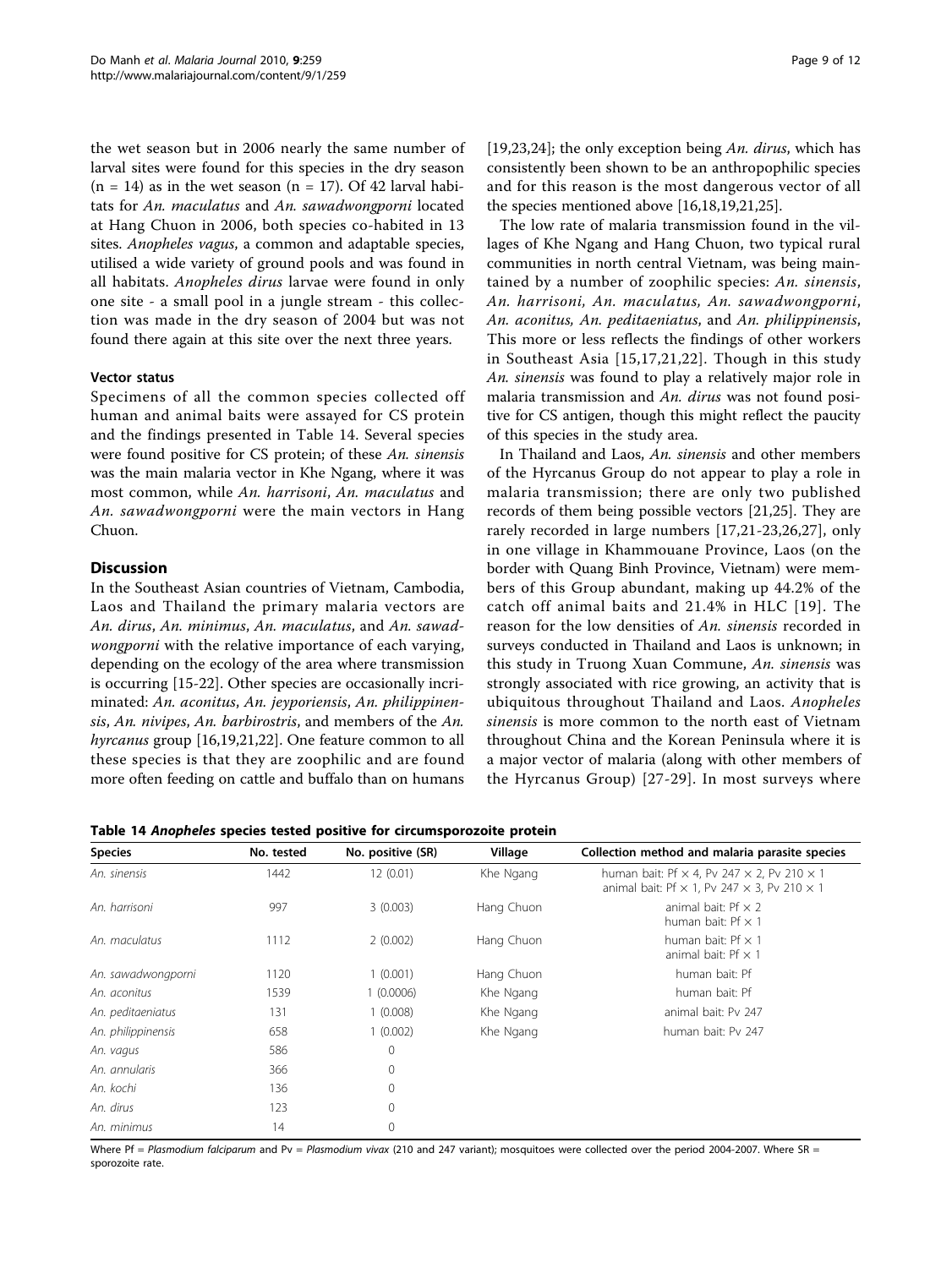Hyrcanus specimens have been collected there has been no attempt to separate the members of the Group [[16](#page-11-0),[19,21,25](#page-11-0)]; this is due to major difficulties with the morphological identification of these species throughout their range in Southeast Asia and China [[30,31\]](#page-11-0). It has been suggested that there is too much variation in many of the characters commonly used to assign affinities between members of this Group [[31](#page-11-0)]. Certainly in this survey there were issues with separating species, with seven members of the Group being identified by morphology but this being resolved to three following molecular analysis.

Members of the Minimus Complex - An. minimus and An. harrisoni - have been found in Vietnam, though only An. minimus has been incriminated as a vector [[15\]](#page-11-0). Anopheles minimus is thought to occur throughout the country while An. harrisoni is confined to the north (north of Quang Binh Province) [[32](#page-11-0)], however the distribution of these two species is not well understood because their separation has been based on unreliable morphological wing characters [[33\]](#page-11-0). Using DNA based identification technology [[9\]](#page-10-0), An. harrisoni has recently been recognised as occurring in central Vietnam with an apparent shift in dominance from An. minimus to An. harrisoni though the numbers collected and processed were small [[34](#page-11-0)]. In this study, conducted in Quang Binh Province, north-central Vietnam over the period 2003-2007, An. harrisoni was the dominant species, accounting for 98.2% (1009/1028) of the An. minimus s.l. collected whereas An. minimus made up only 1.8% (19/1028). This study also incriminates for the first time An. harrisoni as a vector of malaria in Vietnam though as mentioned above this is a zoophilic species and its role in transmission is opportunistic.

The persistence of *P. falciparum* throughout the year will require continual human vector contact to be maintained. This is possible in Truong Xuan Commune due to both wet and dry seasons providing favourable conditions for the various vector species. Of the four most important vectors - An. sinensis, An. harrisoni, An. maculatus and An. sawadwongporni - An. sinensis occurred throughout the year but appeared to be more common in the dry season, An. harrisoni was also more common in the dry season, whereas An. sawadwongporni was more common in the wet season and An. maculatus was found throughout the year.

While important in the local context of malaria transmission in Truong Xuan Commune none of the species reported on here appear to be efficient vectors as indicated by the overall low malaria transmission rates and low sporozoite rates. The main reason being the zoophilic behaviour of these species of mosquitoes. The close temporal association of cattle and buffalo to human habitation was not for any intended zooprophylactic purpose but simply for security and ownership. Not all households possessed cattle or buffalo and if far enough removed from these blood sources most of the anopheline species recorded here would readily feed on humans as indicated by the HLC for An. sinensis, An. aconitus, An. dirus, An. maculatus, An. sawadwongporni, and An. harrisoni. In Pakistan, where the main malaria vectors show zoophilic tendencies and cattle are kept close to houses, the inhabitants of such households appear to be at a higher risk from malaria infections as opposed to households without cattle [\[35](#page-11-0)]. This is due to cattle attracting larger numbers of mosquitoes into the household area and thus increasing human vector contact. This does not appear to be the case in Vietnam, in this study paired collections off buffalo and humans separated by only 15 m buffalo attracted 97.4% (4489/4610) of the anophelines collected and only 2.6% (121/4610) were diverted to humans (Tables [9](#page-6-0) and [10\)](#page-6-0). Thus, while unintended, cattle and buffalo in Khe Ngang and Hang Chuon do play a zooprophylactic role.

Two behavioral characteristics were observed in the anophelines in Truong Xuan Commune that will reduce the impact of a malaria control strategies involving indoor residual spraying (IRS) and the use of long lasting insecticidal nets (LLIN). The early night feeding (6 pm - 9 pm) of An. maculatus, An. sawadwongporni, An. dirus, and An. harrisoni will allow avoidance of the insecticide through outdoor biting as village people are still active outdoors at these times and even if indoors prior to 9 pm are not likely to be protected by a bed net. Similar early night feeding behaviour of these species has been noted in other parts of their range [[22](#page-11-0),[23,36,37](#page-11-0)]. In Thailand there is evidence that these four species all show a pronounced excito-repellency response to DDT and pyrethroids [\[38,39](#page-11-0)]. While a shift to early night biting may be a way of allowing these species obtaining a blood meal outdoors and thus avoiding the insecticide treated surfaces. However these species, with the exception of An. dirus, are essentially zoophilic and would be under little if any insecticidal pressure to change their behaviour. The second and more important issue is the large uncontrolled zoophilic component of the anopheline fauna that will enable anopheline numbers to remain high and at the same time provide sufficient numbers for the occasional feeding on humans to maintain malaria transmission. This zoophilic component will be unaffected by the use of IRS and LLIN. As the anopheline species collected from cattle and buffalo baits were found to rest on vegetation before and after feeding a possible control strategy would be the use of pyrethroids as a barrier spray on the vegetation directly surrounding the cattle and buffalo. Barrier spraying of vegetation has been used in various situations against a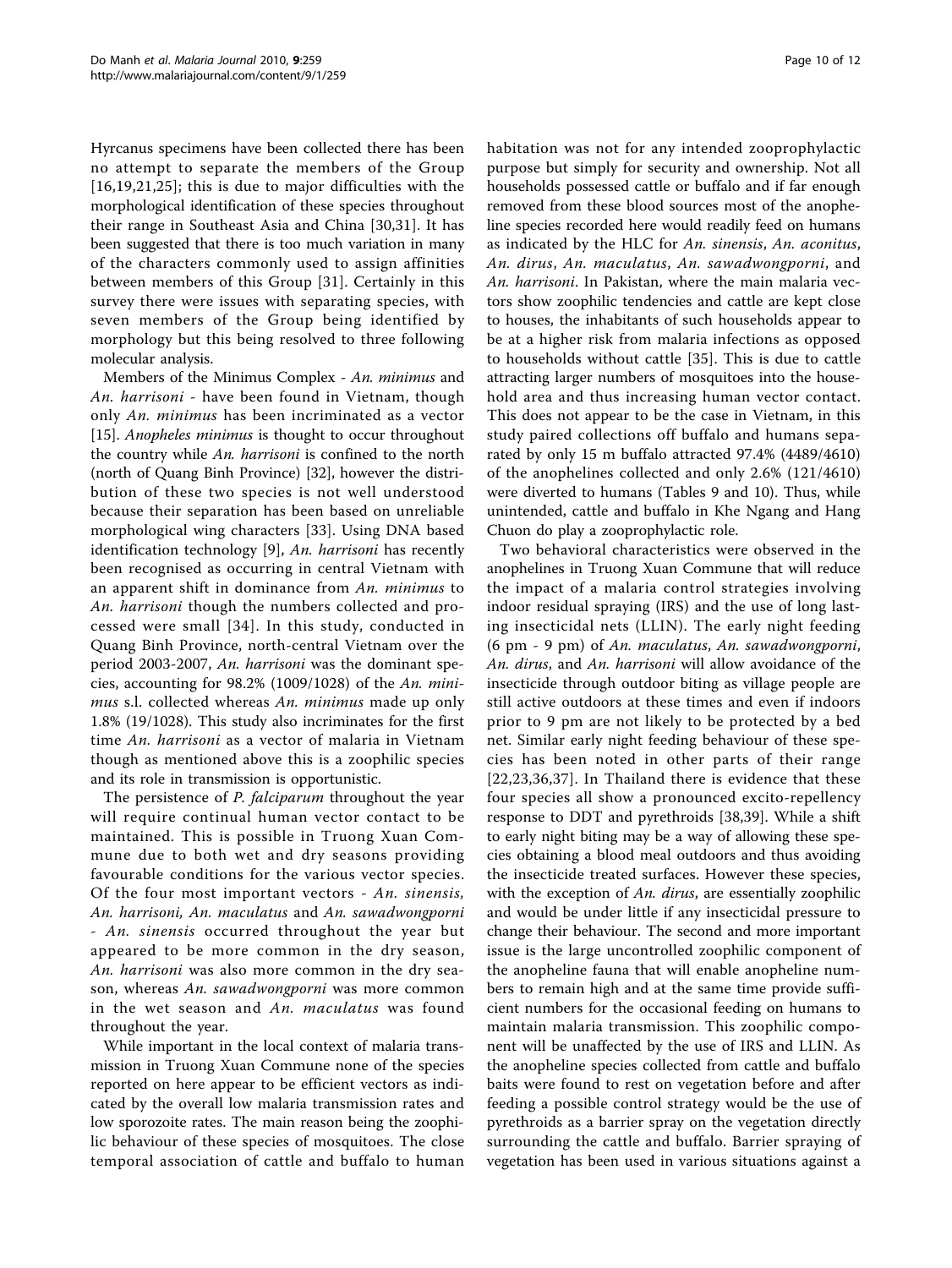<span id="page-10-0"></span>number of pest and vector species [[40](#page-11-0)-[42](#page-11-0)]. In Khe Ngang there are 48 houses and in Hang Chuon 26, but in Khe Ngang and Hang Chuon there are only four and five locations respectively where cattle and buffalo are kept at night. The area around the buffalo is approximately 4 m  $\times$  5 m; the area around the cattle varies with the number of cattle but the largest no bigger than  $5 \text{ m} \times 10 \text{ m}$ . The advantage of using barrier spraying in these villages in Truong Xuan is that mosquitoes are attracted and concentrated into a small area around the penned or tethered animals so only a small defined area would need to be sprayed and these are considerable less than the number of houses requiring spraying using conventional IRS. This would allow for multiple applications over a year to compensate for the poor residual effect of these insecticides applied in this manner [[42,43\]](#page-11-0). This method of insecticide application would be more effective than the current permethrin IRS.

# Conclusion

In the rural areas of Quang Binh Province, north central Vietnam, where the forest has been largely cleared for agriculture and the primary malaria vector An. dirus is uncommon, malaria transmission was still maintained throughout the year by a number of secondary vectors - An. sinensis, An. harrisoni, An. maculatus, An. sawadwongporni, An. aconitus, An. peditaeniatus, and An. philippinensis. In this study the use of DNA-based identification methods made it possible to accurately incriminate the vector species and to assign relevant transmission parameters such as, larval ecology, biting behaviour, host preference, and seasonal abundance patterns to the appropriate species. The vector species were all predominantly zoophilic and were not particularly effective vectors, their differing preferences for oviposition sites over the year allowed for low level but persistent year round malaria transmission. The attractiveness of cattle and buffalo for these mosquitoes tends to concentrate mosquitoes into small and well defined areas within the village and as the host seeking mosquitoes rest on vegetation, in the immediate vicinity of the animal host both before and after feeding, there is an opportunity to implement barrier spraying. This may have a greater impact on anopheline densities and species longevity than the currently used control methods of IRS and LLIN.

#### Acknowledgements

The authors readily acknowledge the excellent technical support of Pham Dinh Hai, Nguyen Xuan Minh, Bach Ngog Luyen, Truong Trong Quang, and Do Duy Tai from the Military Institute of Hygiene and Epidemiology, Hanoi. The authors wish to thank the Truong Xuan Commune Leaders for approving and supporting this work and all the staff of the Truong Xuan Health Station for allowing us to use the clinic as a base for our studies and in particular Nguyen Van Ninh for his microscopic diagnosis of malaria.

This study received financial support from the International Policy Division, Australian Defence Organisation. The opinions expressed herein are those of the author's and do not necessarily reflect those of the Australian Defence Organisation or any extant policy.

#### Author details

<sup>1</sup> Entomology Department, Military Institute of Hygiene and Epidemiology, Hanoi, Vietnam. <sup>2</sup>School of Biological Sciences, University of Queensland, St Lucia, Queensland, 4072, Australia. <sup>3</sup>CSIRO Entomology, Long Pocket Laboratories, Indooroopilly, Queensland, 4068, Australia. <sup>4</sup>Military Preventive Medicine Centre, Ho Chi Minh City, Vietnam. <sup>5</sup>Australian Army Malaria Institute, Gallipoli Barracks, Enoggera, Queensland 4051, Australia.

#### Authors' contributions

DMC and LOT coordinated and led the field and laboratory teams in the collection of specimens and the processing of specimens for species identification and circumsporozoite protein and contributed to the content of the manuscript. NWB provided intellectual input and support for the molecular identification of the anopheline species and contributed to content of the manuscript. NTHV carried out much of the processing of specimens for species identification and circumsporozoite protein. TLC, NVD, NXT and LNA all made substantial contributions to organising and supervising the collection of the field data. RDC designed the study, participated in the collection and processing of the specimens and drafted the manuscript. All authors have read and approved the final manuscript.

#### Competing interests

The authors declare that they have no competing interests.

Received: 28 April 2010 Accepted: 16 September 2010 Published: 16 September 2010

#### References

- 1. Hung LQ, de Vries PJ, Giao PT, Nam NV, Binh TQ, Chong MT, Quoc NTTA, Thanh TN, Hung LN, Kager PA: [Control of malaria: a successful experience](http://www.ncbi.nlm.nih.gov/pubmed/12219158?dopt=Abstract) [from Viet Nam.](http://www.ncbi.nlm.nih.gov/pubmed/12219158?dopt=Abstract) Bull World Health Organ 2002, 80:660-665.
- 2. Barat LM: [Four malaria success stories: How malaria burden was](http://www.ncbi.nlm.nih.gov/pubmed/16407339?dopt=Abstract) [successfully reduced in Brazil, Eritrea, India, and Vietnam.](http://www.ncbi.nlm.nih.gov/pubmed/16407339?dopt=Abstract) Am J Trop Med Hyg 2006, 74:12-16.
- 3. Morrow M, Nguyen QA, Caruana S, Biggs BA, Doan NH, Nong TT: [Pathways](http://www.ncbi.nlm.nih.gov/pubmed/19309519?dopt=Abstract) [to malaria persistence in remote central Vietnam: a mixed-method study](http://www.ncbi.nlm.nih.gov/pubmed/19309519?dopt=Abstract) [of health care and the community.](http://www.ncbi.nlm.nih.gov/pubmed/19309519?dopt=Abstract) BMC Public Health 2009, 9:85.
- 4. Erhart A, Thang ND, Hung NQ, Toi LV, Hung LX, Tuy TQ, Cong LD, Speybroeck N, Coosemans M, D'alessandro U: [Forest malaria in Vietnam: a](http://www.ncbi.nlm.nih.gov/pubmed/14993619?dopt=Abstract) [challenge for control.](http://www.ncbi.nlm.nih.gov/pubmed/14993619?dopt=Abstract) Am J Trop Med Hyg 2004, 70:110-118.
- 5. Erhart A, Thang ND, Ky PV, Tinh TT, Overmeir CV, Speybroeck N, Obsomer V, Hung LX, Thuan LK, Coosemans M, D'alessandro U: [Epidemiology of forest](http://www.ncbi.nlm.nih.gov/pubmed/16336671?dopt=Abstract) [malaria in central Vietnam: a large scale cross-sectional survey.](http://www.ncbi.nlm.nih.gov/pubmed/16336671?dopt=Abstract) Malar J 2005, 4:58.
- 6. Sang NH, Dung NV, Thanh NX, Trung TN, Co TV, Cooper RD: Forest malaria in central Vietnam. Am J Trop Med Hyg 2008, 79:653-654.
- 7. Walton C, Handley JM, Kuvangkadilok C, Collin FH, Harbach RE, Baimai V, Butlin RK: [Identification of five species of the](http://www.ncbi.nlm.nih.gov/pubmed/10194746?dopt=Abstract) Anopheles dirus complex [from Thailand using allele-specific polymerase chain reaction.](http://www.ncbi.nlm.nih.gov/pubmed/10194746?dopt=Abstract) Med Vet Entomol 1999, 13:24-32.
- 8. Manguin S, Kengne P, Sonnier L, Harbach RE, Baimai V, Trung HD, Coosemans M: [SCAR markers and multiplex PCR-based identification of](http://www.ncbi.nlm.nih.gov/pubmed/11963981?dopt=Abstract) isomorphic species in the Anopheles dirus [complex in Southeast Asia.](http://www.ncbi.nlm.nih.gov/pubmed/11963981?dopt=Abstract) Med Vet Entomol 2002, 16:46-54.
- 9. Van Bortel W, Trung HD, Roelants P, Harbach RE, Backeljau T, Coosemans M: [Molecular identification of](http://www.ncbi.nlm.nih.gov/pubmed/10886418?dopt=Abstract) Anopheles minimus s.l. beyond distinguishing [the members of the species complex.](http://www.ncbi.nlm.nih.gov/pubmed/10886418?dopt=Abstract) Insect Mol Biol 2000, 9:335-340.
- 10. Walton C, Somboon P, O'Loughlin SM, Zhang S, Harbach RE, Linton YM, Chen B, Nolan K, Duong S, Fong MY, Vythilingum I, Mohammed ZD, Trung HD, Butlin RK: [Genetic diversity and molecular identification of](http://www.ncbi.nlm.nih.gov/pubmed/16782411?dopt=Abstract) [mosquito species in the](http://www.ncbi.nlm.nih.gov/pubmed/16782411?dopt=Abstract) Anopheles maculatus group using the ITS2 [region of rDNA.](http://www.ncbi.nlm.nih.gov/pubmed/16782411?dopt=Abstract) Infect Genet Evol 2007, 7:93-102.
- 11. Walton C, Somboon P, Harbach RE, Zhang S, Weerasinghe I, O'Loughlin SM, Phompida S, Sochantha T, Tun-Lin W, Chen B, Butlin RK: [Molecular](http://www.ncbi.nlm.nih.gov/pubmed/17373944?dopt=Abstract) [identification of mosquito species in the](http://www.ncbi.nlm.nih.gov/pubmed/17373944?dopt=Abstract) Anopheles annularis group in [southern Asia.](http://www.ncbi.nlm.nih.gov/pubmed/17373944?dopt=Abstract) Med Vet Entomol 2007, 21:30-35.